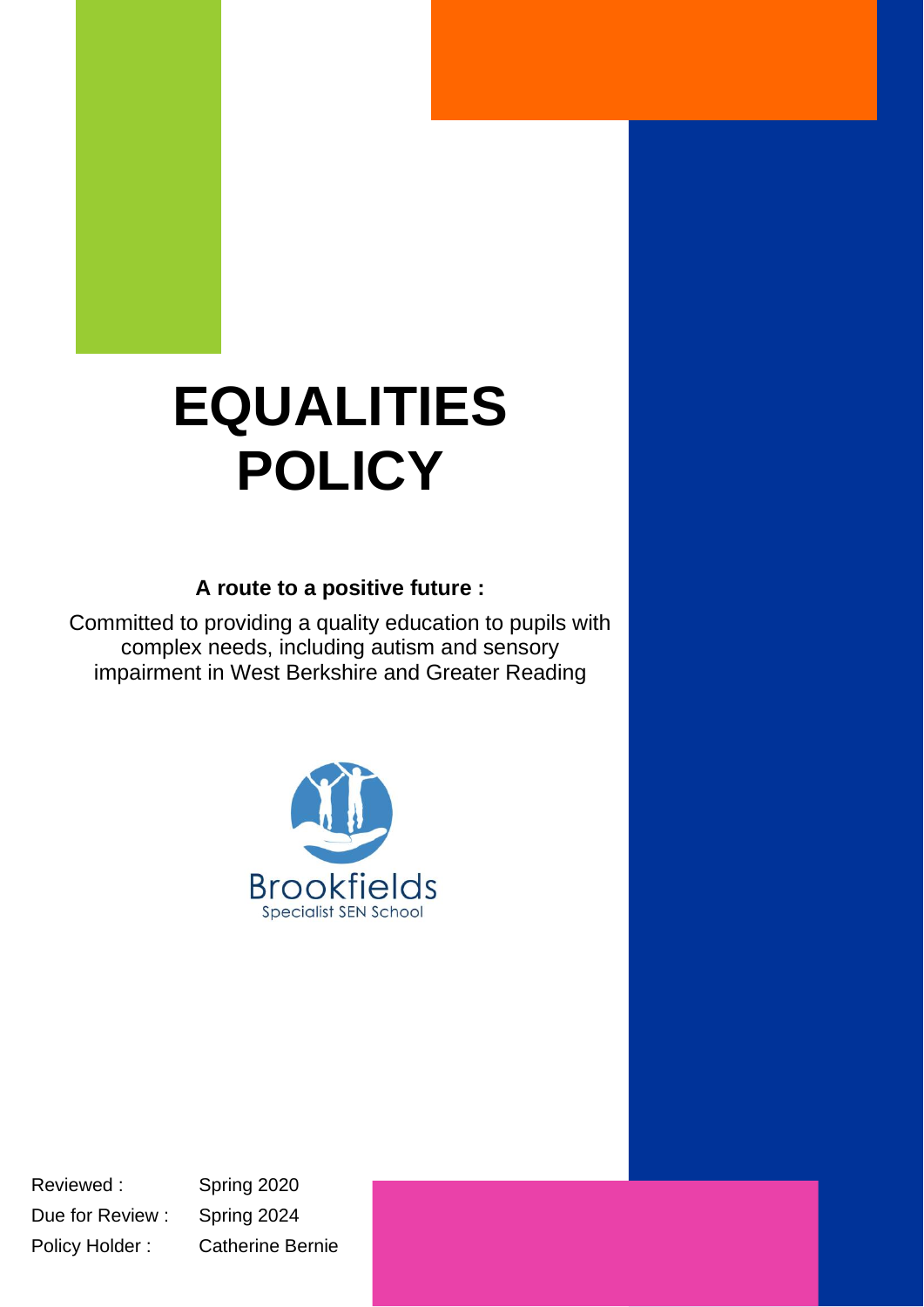# **Brookfields School Equalities Statement**

**All pupils at the school are offered a broad, balanced, stimulating and relevant curriculum regardless of their background, culture or ability. Each pupil is valued for who they are and what they bring to the school. We appreciate and celebrate the richness of diversity within the school community as well as the wider community. Through the work we do across the school on developing Values, we actively promote the importance of tolerance, co-operation, courage, determination, friendship and respect. Through this approach, pupils develop independence, confidence and integrity which prepares them for their future lives.**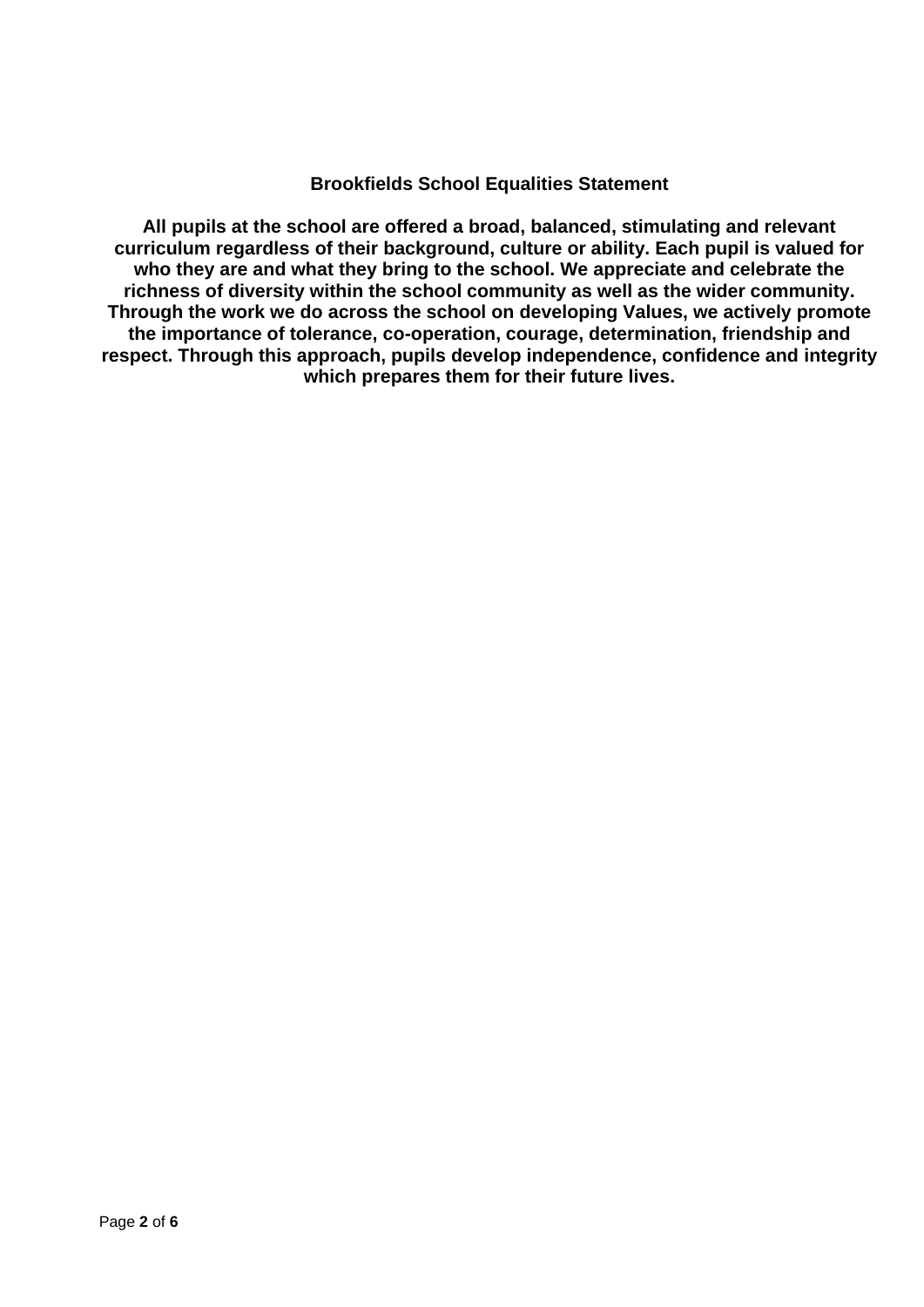# **Context**

At Brookfields we are committed to ensuring equality of education and opportunity for all members of the school community; pupils and their families, staff, governors, and the wider school community. We promote and value diversity and human rights and aim to foster a culture of inclusion and diversity where everyone irrespective of their race, ethnicity or nationality, gender, age, sexual orientation, religious belief or disability is and feels welcomed, valued and able to participate fully in school life. We aim to ensure that no pupil, parent or carer, or any other person in their dealings with the school receives less favourable treatment on any grounds. This includes race, colour, nationality, ethnic or national origin, religion or belief, gender, marital status, responsibility for children or other dependents, disability, sexual orientation, gender reassignment, age, trade union affiliation or politics, social class or spent convictions.

Through this policy, in line with the Disability Discrimination Act 2005 and the Equality Act 2010 respectively, the school reinforces its commitment to:

- Promote equality of opportunity
- Promote good relations between members of different groups both within and beyond the school
- Deal with and eliminate discrimination wherever it arises.

# **Principles**

The basis for the school's approach to fulfilling its legal obligations can be found in its statement of general school philosophy that underpins all of its agreed aims. The statement is:

*Brookfields School maintains a happy and well-balanced atmosphere where everyone feels valued and fulfilled. The school fosters a climate in which equality of opportunity is supported by a policy to which the whole school subscribes and in which positive attitudes to gender equality, cultural diversity and special needs of all kind are actively promoted. These aims are the same for all the children but will vary in direction, speed, starting point and destination depending on the individual needs of the children.*

# **AIMS:**

In successfully implementing this statement we are guided by principles clearly outlined in school aims. These are to:

• Give all pupils the opportunity to achieve to their full potential by providing equal access to a broad and balanced programme. By providing this our ultimate aim is to prepare each pupil for life beyond school.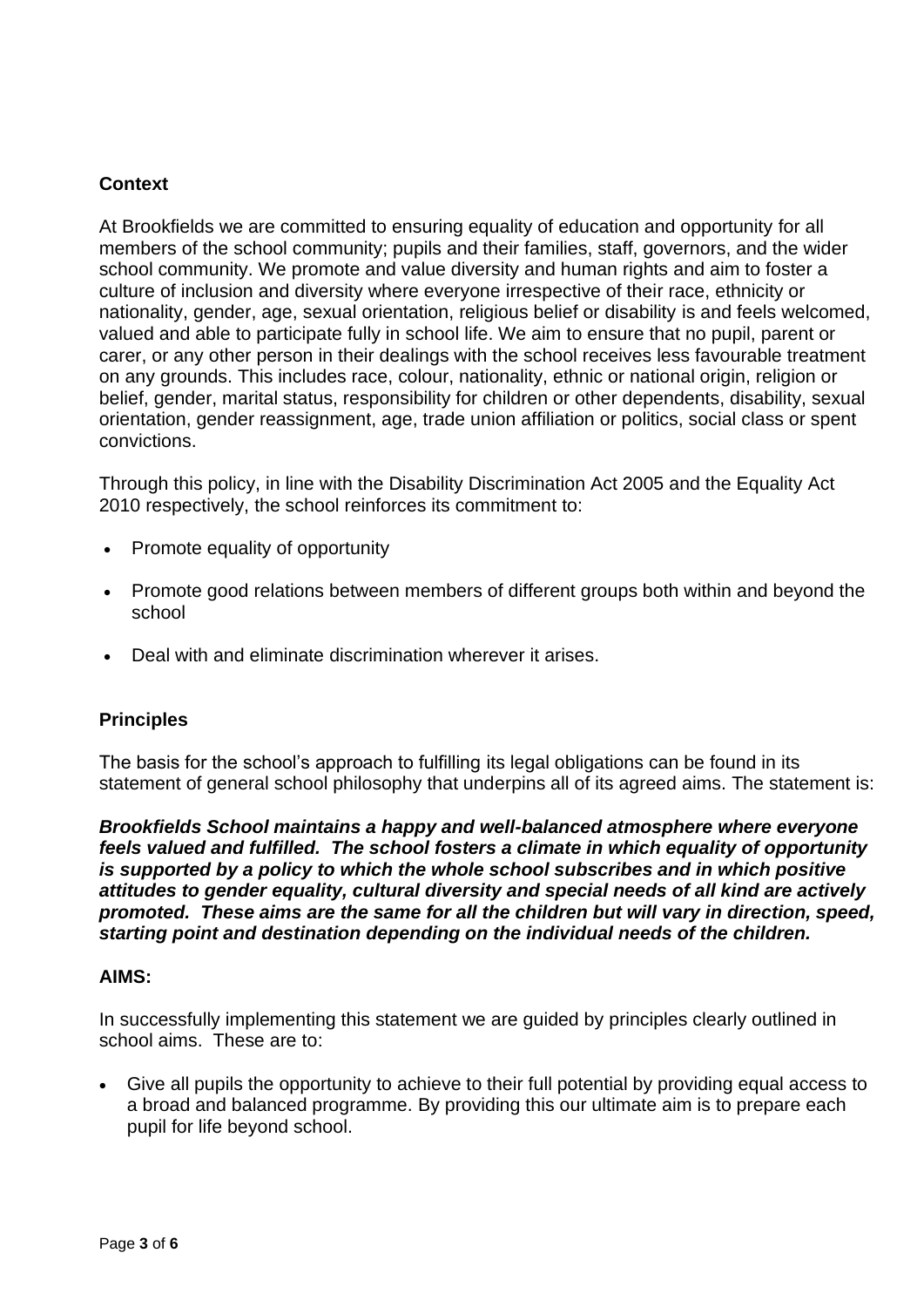- Ensure that all pupils are offered opportunities to broaden and enrich their experiences within the wider multi-cultural community through active involvement with and use of the community.
- Provide a school culture that enables pupils to develop within themselves a sense of their own and others worth, irrespective of race, ethnicity or nationality, gender, age, sexual orientation, religious belief or disability.
- Take steps to take account of a disabled person's impairments, even where that involves treating the disabled person more favourably than others within the community.
- Value pupils as individuals ensuring that their education and care is developed in direct relation to their needs and abilities.
- Ensure that all staff feel valued and supported and have appropriate advice and encouragement for professional development.
- Establish Equal Opportunity practices that are evident in
	- a) the formal curriculum (the programme of lessons);
	- b) the informal curriculum (extra-curricular activities); and
	- c) the 'hidden' curriculum (the ethos of the school, the quality of personal relationships etc).

The school respects the religious beliefs and practices of all staff, pupils and parents, and will comply with all reasonable requests related to religious observance and practice.

# **Policy into Practice**

# **1. Curriculum**

1.a. All pupils regardless of race, ethnicity or nationality, gender, age, sexual orientation, religious belief or disability will be given access to an appropriate curriculum on an equal basis. Planning will reflect the individual needs of the pupil.All staff are expected to challenge racial and cultural bias and stereotyping through the curriculum. In addition, they are expected to incorporate principles of equality and diversity into all aspects of their school work. Pupils will be given opportunities to be involved in decision making related to their own learning, assessment, progress and Annual Review meetings and planning for their future.

# 1.b. **Resources**

The distribution of resources will be equitable and they will reflect the needs of the pupils in addition to a multi-cultural environment and the ethnic diversity within the school. Care will be taken to ensure that resources used do not reflect gender or racial/ethnic bias. Where necessary, resources will be adapted to allow all pupils full access to age appropriate learning opportunities. The school, through its prioritising of purchasing appropriate resources, will ensure that information and curriculum materials are available which will support this policy.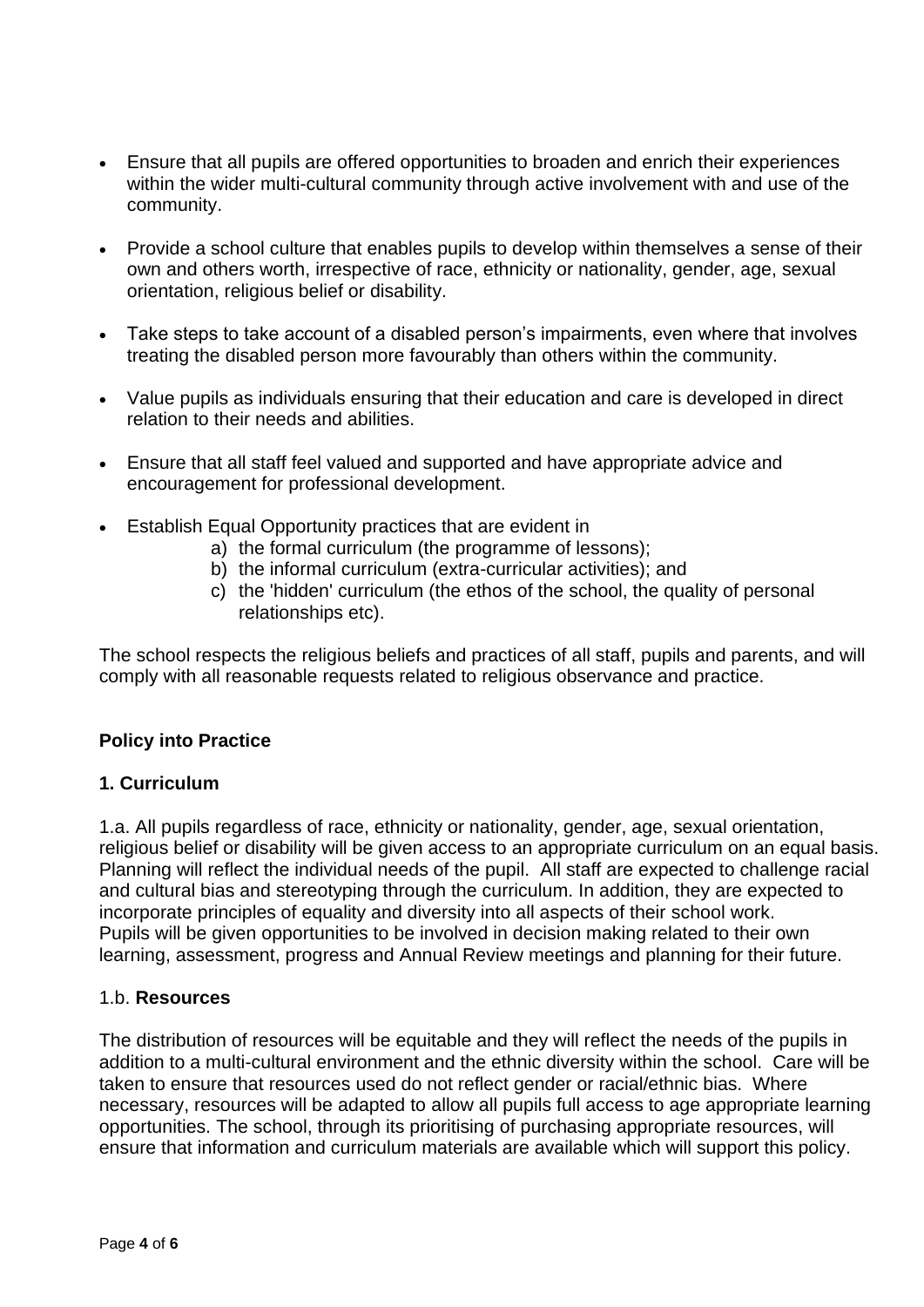# 1 c. **Assessment**

A range of assessment strategies will be used so that pupils are able to demonstrate progress through methods appropriate to their individual needs. Assessment will not focus purely on academic ability but will be an overview of all aspects of the pupil's development.

# 1. d. **Recording Achievement & Progress**

A range of recording methods will be used to ensure all pupils can demonstrate their achievements. Individual achievement and progress will be recognised, however ostensibly small. Displays around the school will reflect the wide levels of achievement and progress.

# **2. Hidden Curriculum**

# 2. a. **Management of behaviour**

Consistent expectations of positive behaviour will be expected and maintained throughout the school. Appropriate behaviour will be appropriately re-inforced. The school is opposed to all forms of discrimination and discriminatory behaviour. The approaches used to deal with any such incidents are clearly outlined in the school's behaviour policy, which underpins this work (see Behaviour Policy) and which is made available to all parents on an annual basis. Diversity training has been provided to all staff to enable a consistent, appropriate and timely response to be made should such discriminatory behaviour be observed.

# 2.b. **Classroom Management**

All pupils regardless of race, ethnicity or nationality, gender, age, sexual orientation, religious belief or disability will be given equal access to all appropriate learning opportunities. Pupils will be encouraged to interact with as many other members of their group and the school as possible. Classroom tasks will be equally distributed and will not reflect bias.

# 2. c. **Environment/Display**

The learning environment and displays around the school will reflect a variety of cultural backgrounds, gender and disability. Stereotypical images will not be displayed. Efforts will be made to ensure that all pupils have full access to the site and learning environments irrespective of their needs.

# 2. d. **Language**

The use of language in both formal and informal contexts will reflect both the diversity within the school and the wider community. Alternative means of communication will be used to allow pupils equal access to learning opportunities. Communication will not be used as a means of denigrating others. (See Total Communication Policy)